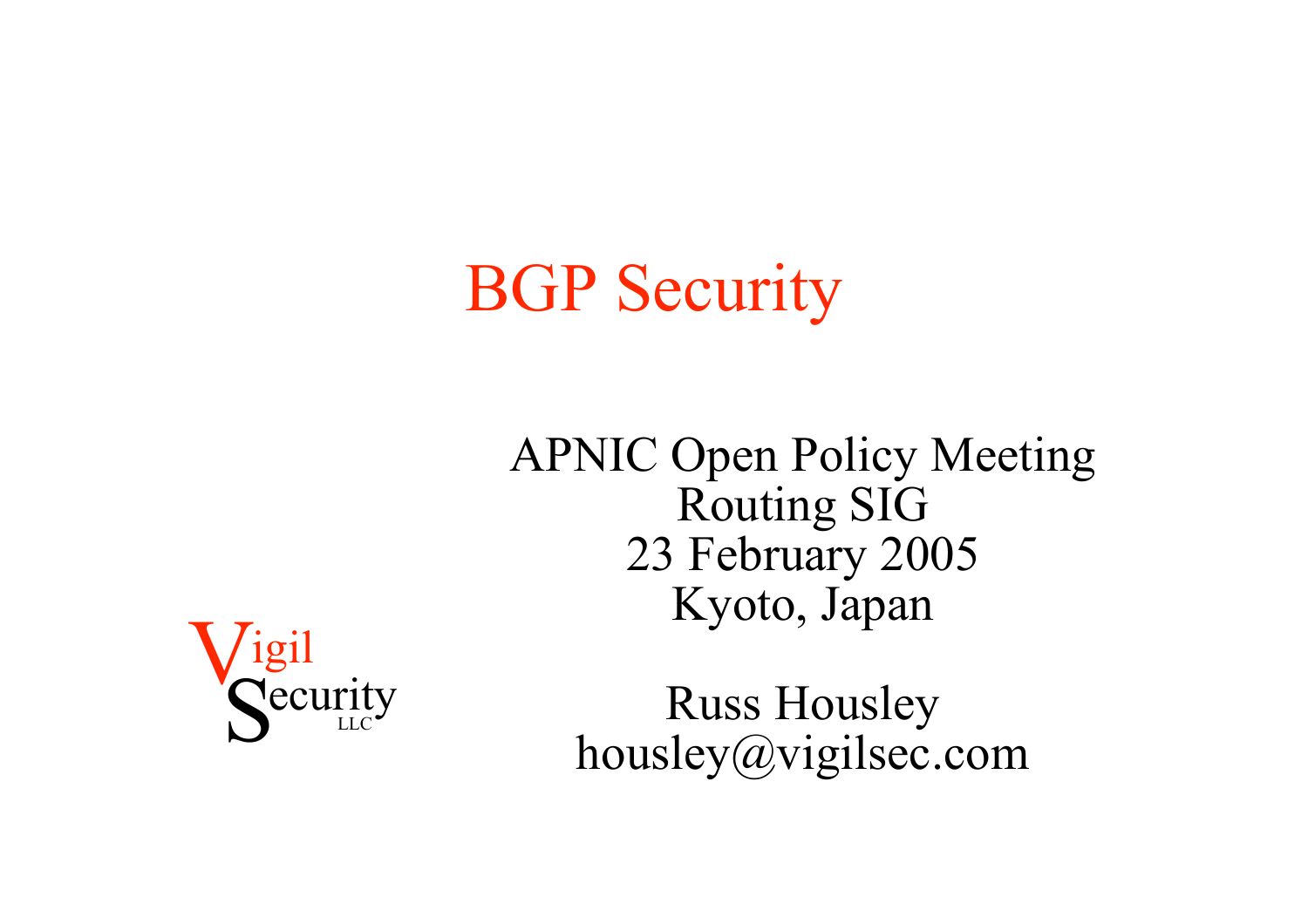### Outline

- **Introduction**
- **BGP** Security
- **IETF Activities**

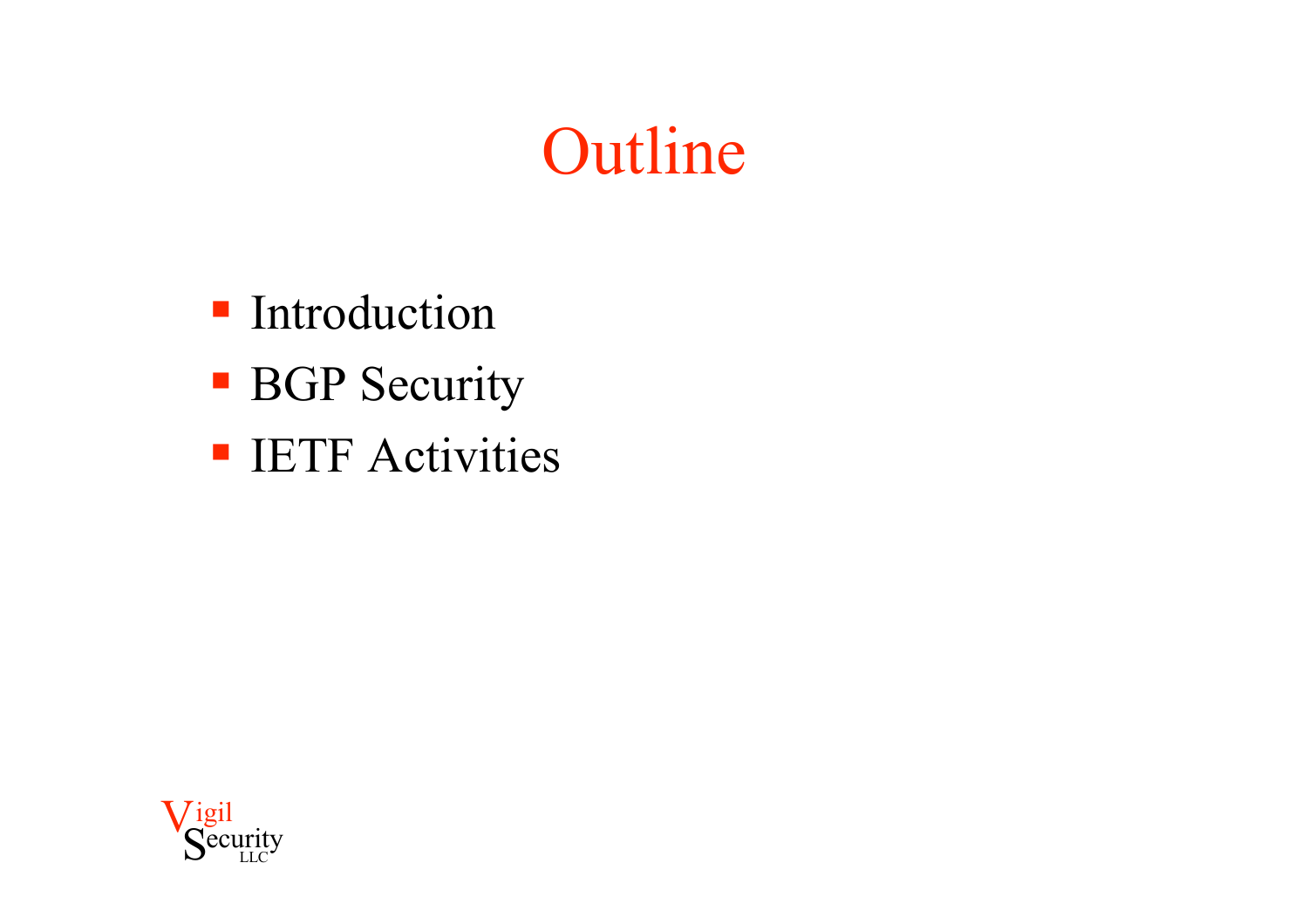# The Problem

- BGP provides critical routing infrastructure for the Internet; BGP is the basis for all inter-ISP routing
- The current system is highly vulnerable to human errors, as well as a wide range of malicious attacks
- Configuration errors are commonplace
- BGP has been attacked; more attacks seem likely
- BGP needs a comprehensive security solution
- Security solutions will require buy-in from vendors, ISPs, and subscribers

 $'191$ Security Deployment will probably to take many years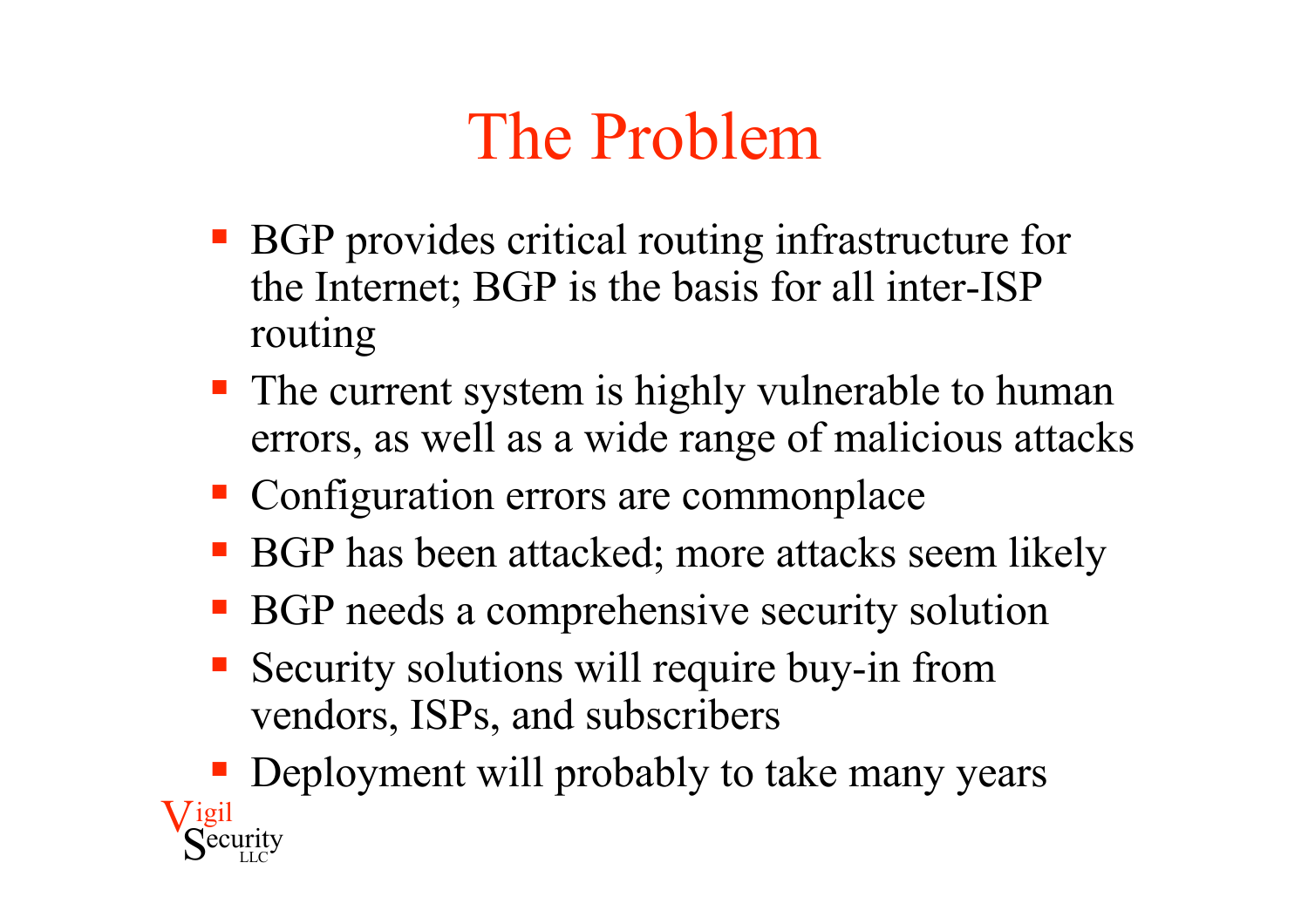#### External vs. Internal use of BGP

Routes acquired externally from other ASes via eBGP are propagated to other border routers in an AS using iBGP, either directly or via a route server.

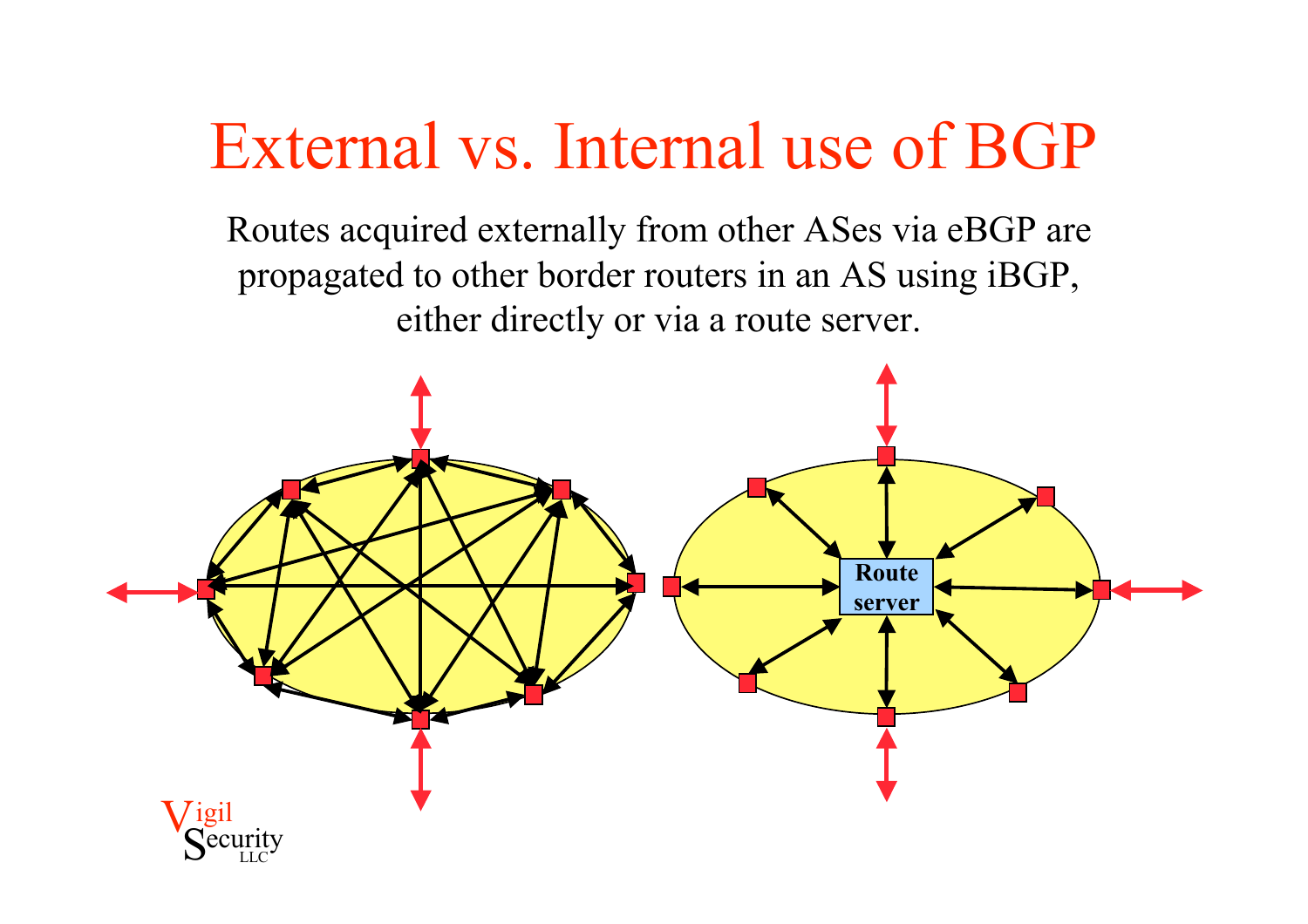## A Simplified UPDATE Message



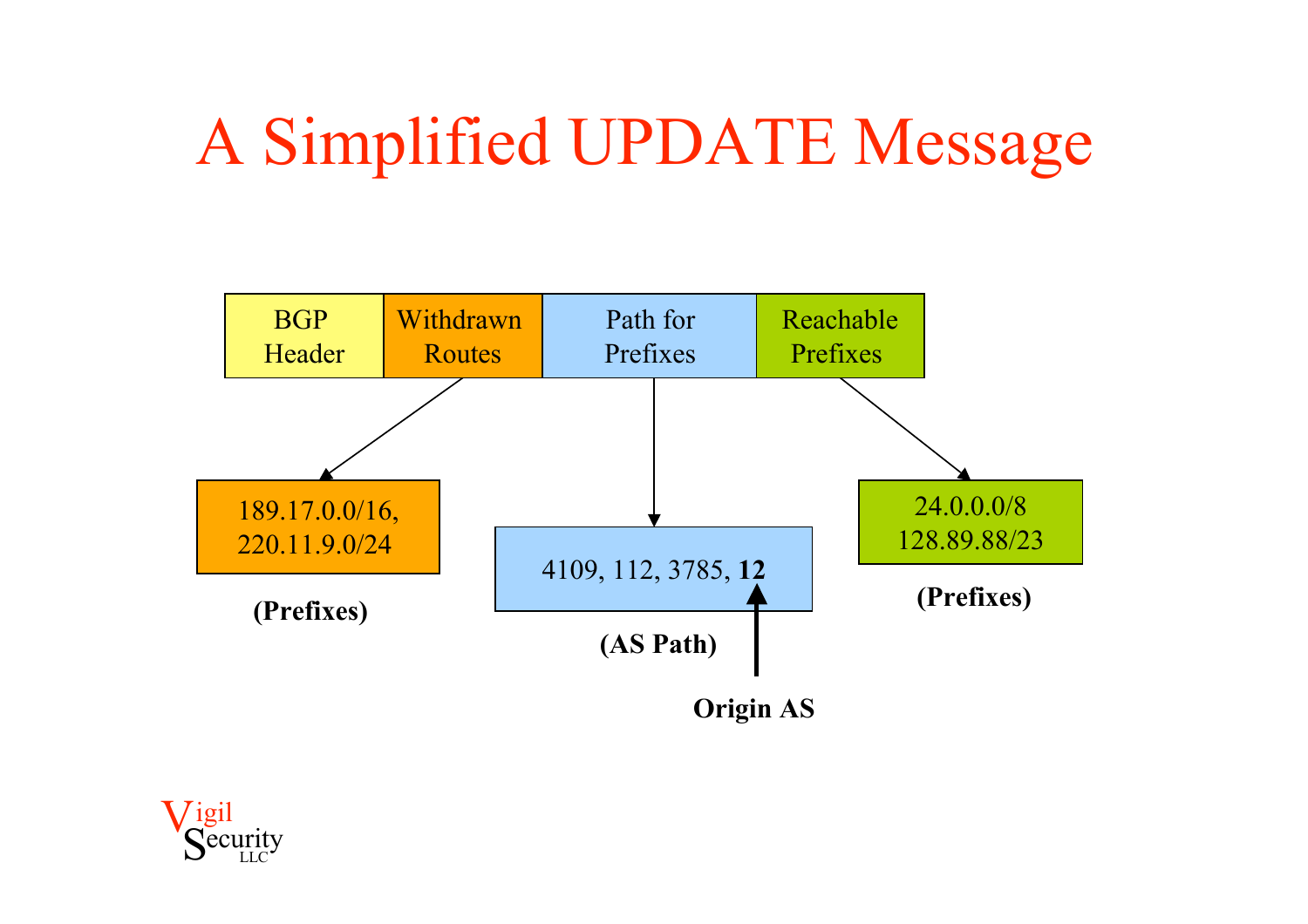### Processing an UPDATE



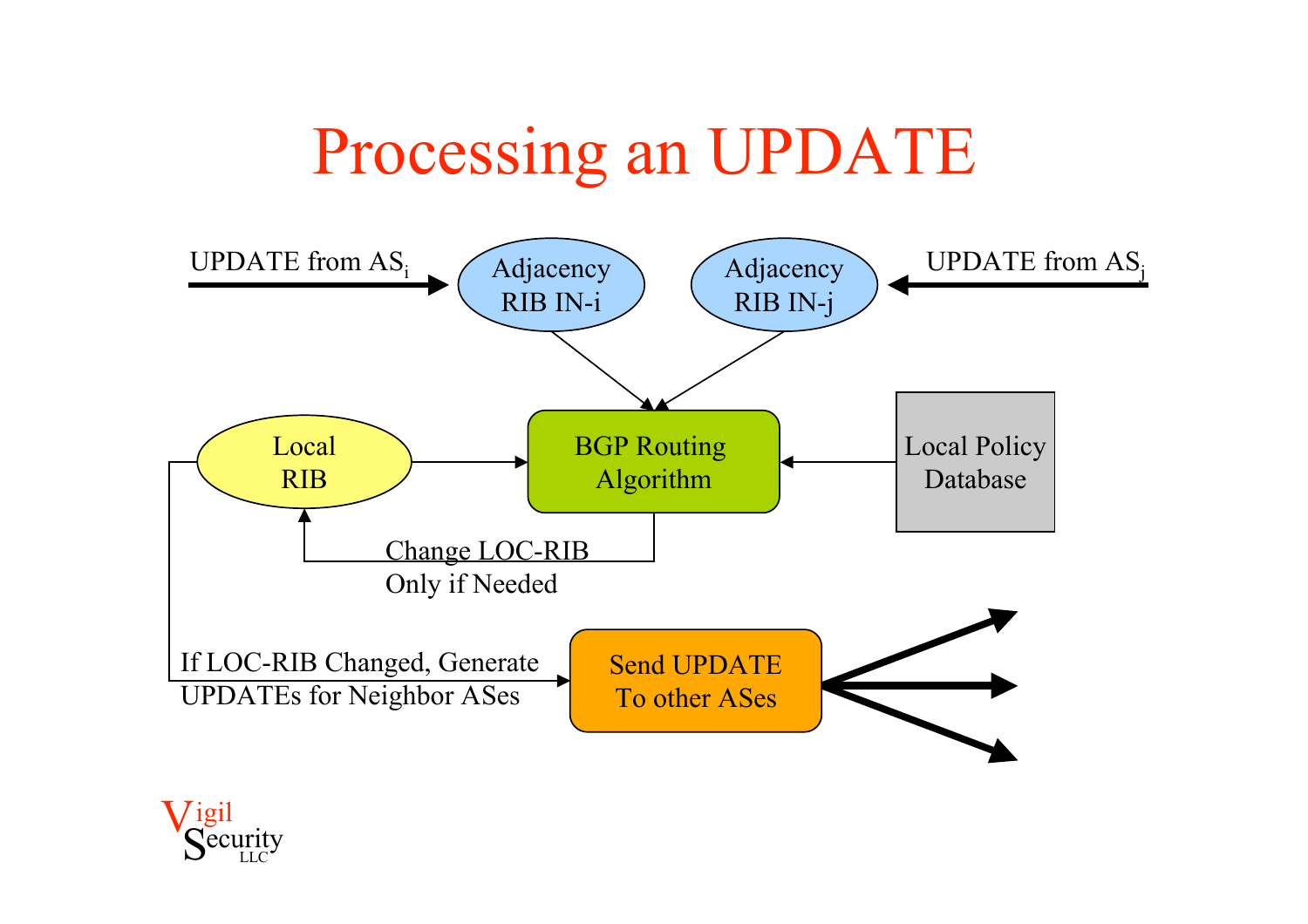### Assumption Underlying UPDATEs

- Each AS along the path is assumed to have been authorized by the preceding AS to advertise the prefixes contained in the UPDATE message
- The first AS in the path is assumed to have been authorized to advertise the prefixes by the "holder" of the prefixes
- A route may be withdrawn only by the neighbor AS that advertised it (ADJ-RIB-IN locality)
- **If any of these assumptions are violated, BGP becomes vulnerable to many forms of attack, with a variety of adverse consequences**

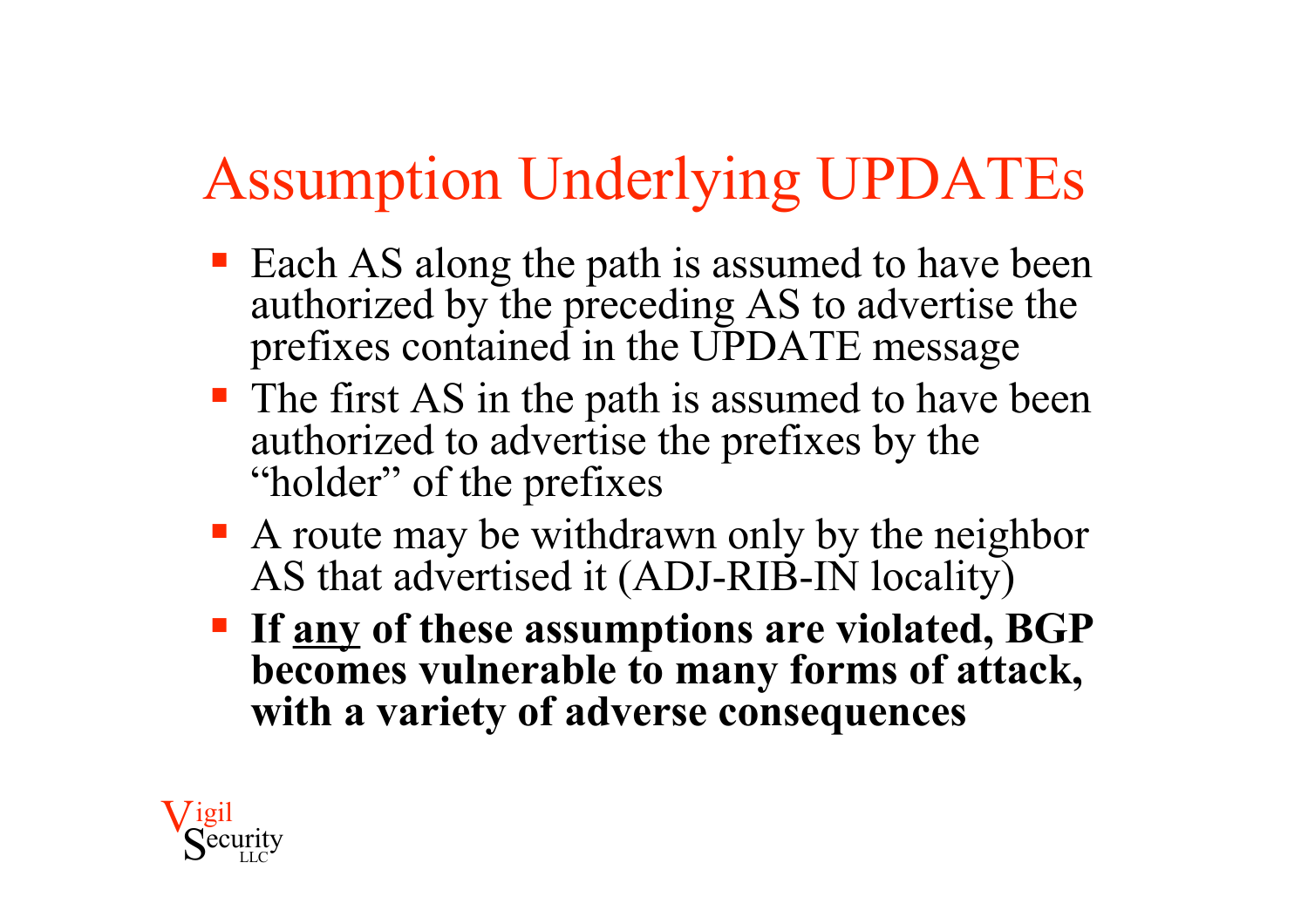## Some BGP Subtleties

- The "best" route is greatly influenced by local policies, which represent business arrangements between ISPs and internal ISP traffic engineering decisions
- An AS may report different routes to different neighbors because of local policies, making asymmetric routes common
- Not all connections between ASes are visible to the Internet at large, e.g., private peering links
- Withdrawal of a route for a prefix by one AS may not result in a neighbor withdrawing the route for that prefix, since the neighbor may have an alternative route available from another source

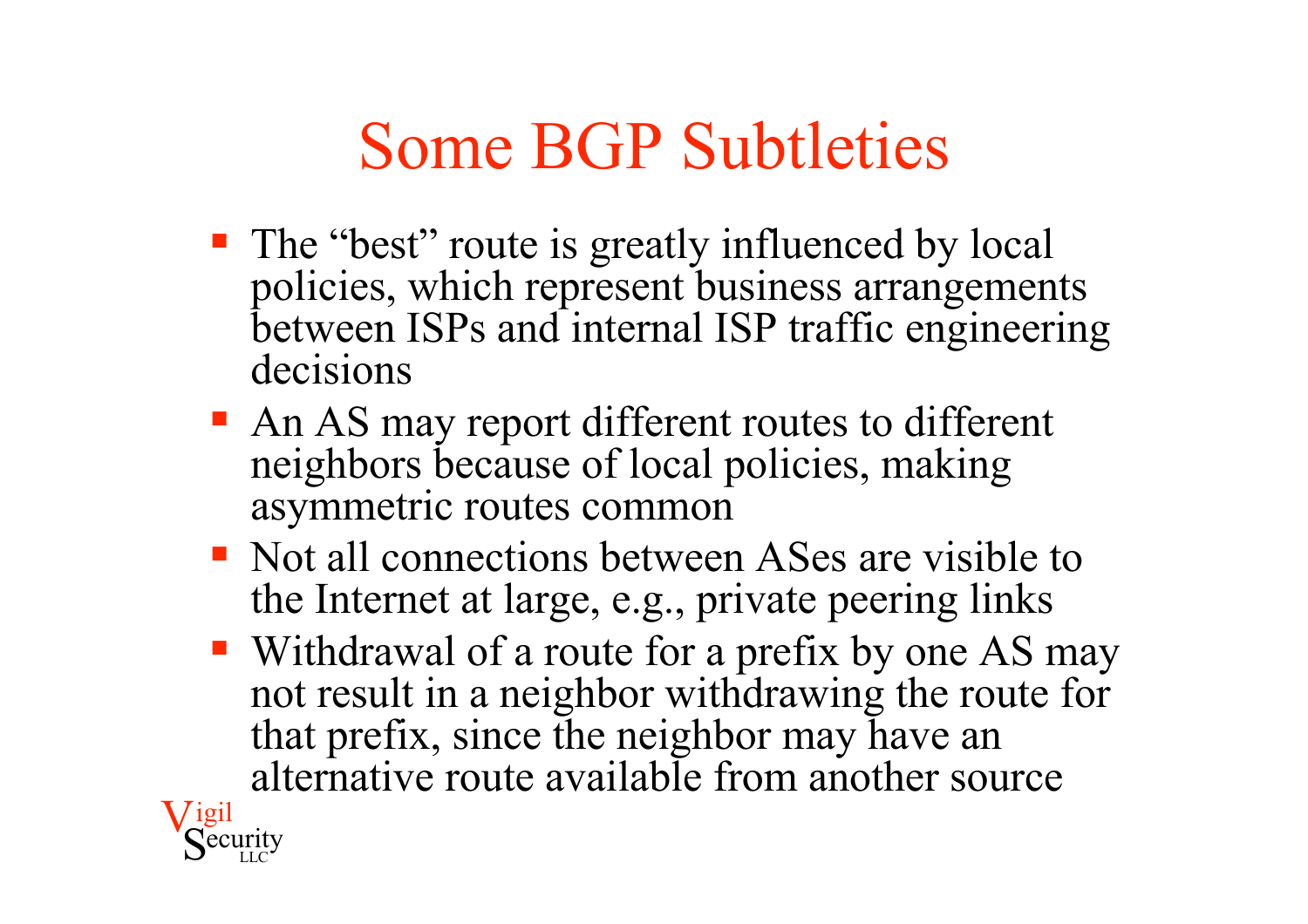## BGP Security

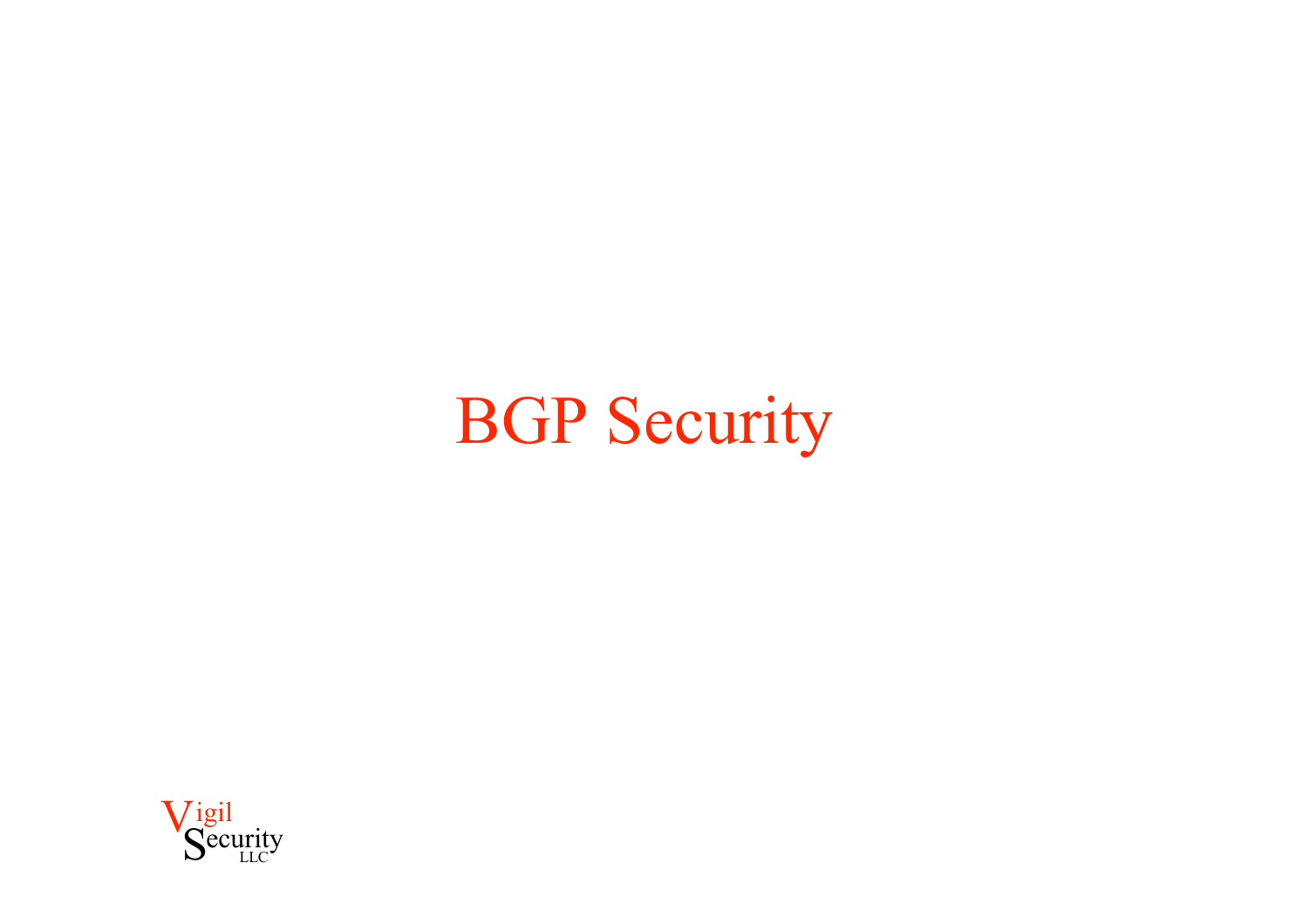#### Adversary Goals for BGP Attacks

- Degrade service (locally or globally) by effecting a denial-of-service (DoS) attack against a router's BGP implementation
- Reroute subscriber traffic to subject that traffic to passive or active wiretapping
	- Examine subscriber traffic and pass it on to the destination
	- Modify subscriber traffic and pass it on to the destination
	- Delete selected subscriber traffic
	- Masquerade as subscribers by consuming traffic directed to them and responding on their behalf

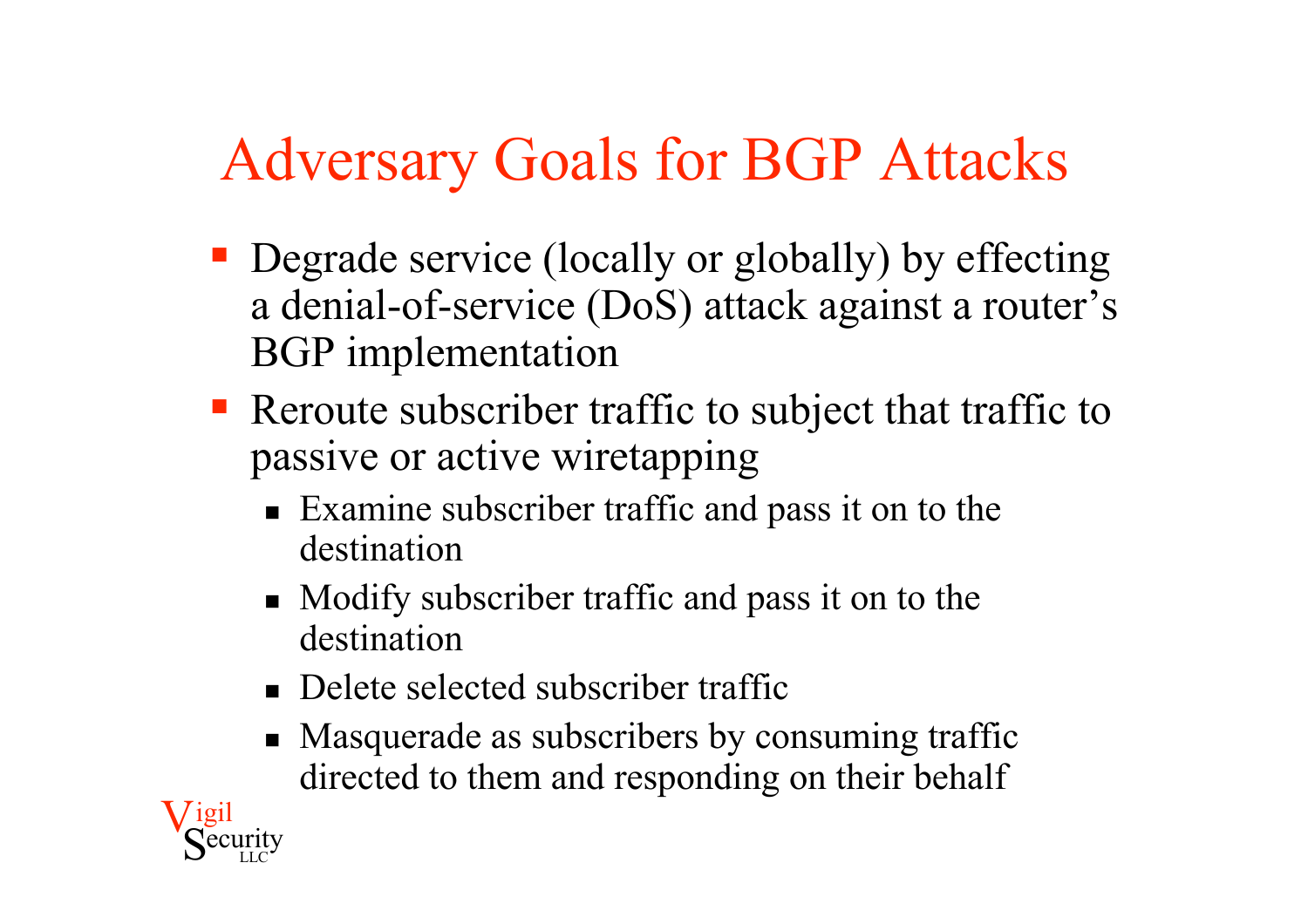# BGP Security Problems

- The BGP architecture makes it highly vulnerable to human errors and malicious attacks
	- Against links between routers
	- **Against routers**
	- Against management stations that control routers
- Most BGP implementations are susceptible to various DoS attacks, which crash the router or severely degrade performance
- Many ISPs rely on local policy filters to protect against configuration errors and some attacks, but creating and maintaining these filters is difficult, time consuming, and error prone

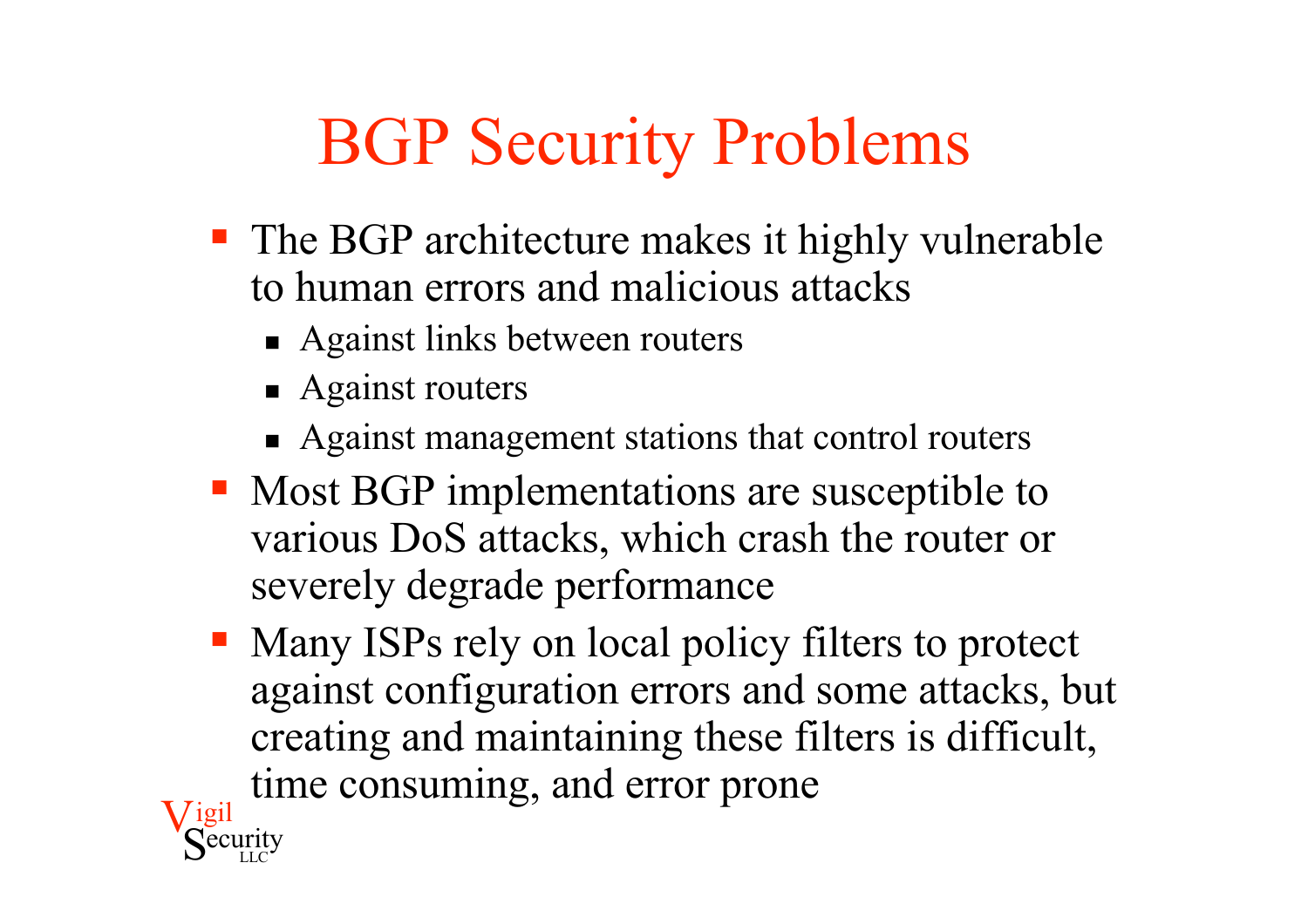## Is BGP Under Attack?

- DARPA-sponsored research has discovered that configuration errors affect about 1% of all routing table entries at any time
- BGP attack tools have been developed and demonstrated at hacker conferences
- Attacks against ISP routers do occur, which permits BGP attacks to be launched from the compromised routers
- Spammers are mounting BGP attacks to use unassigned address space
- BGP-based attacks have been used by hackers as part of an effort to masquerade as root DNS servers

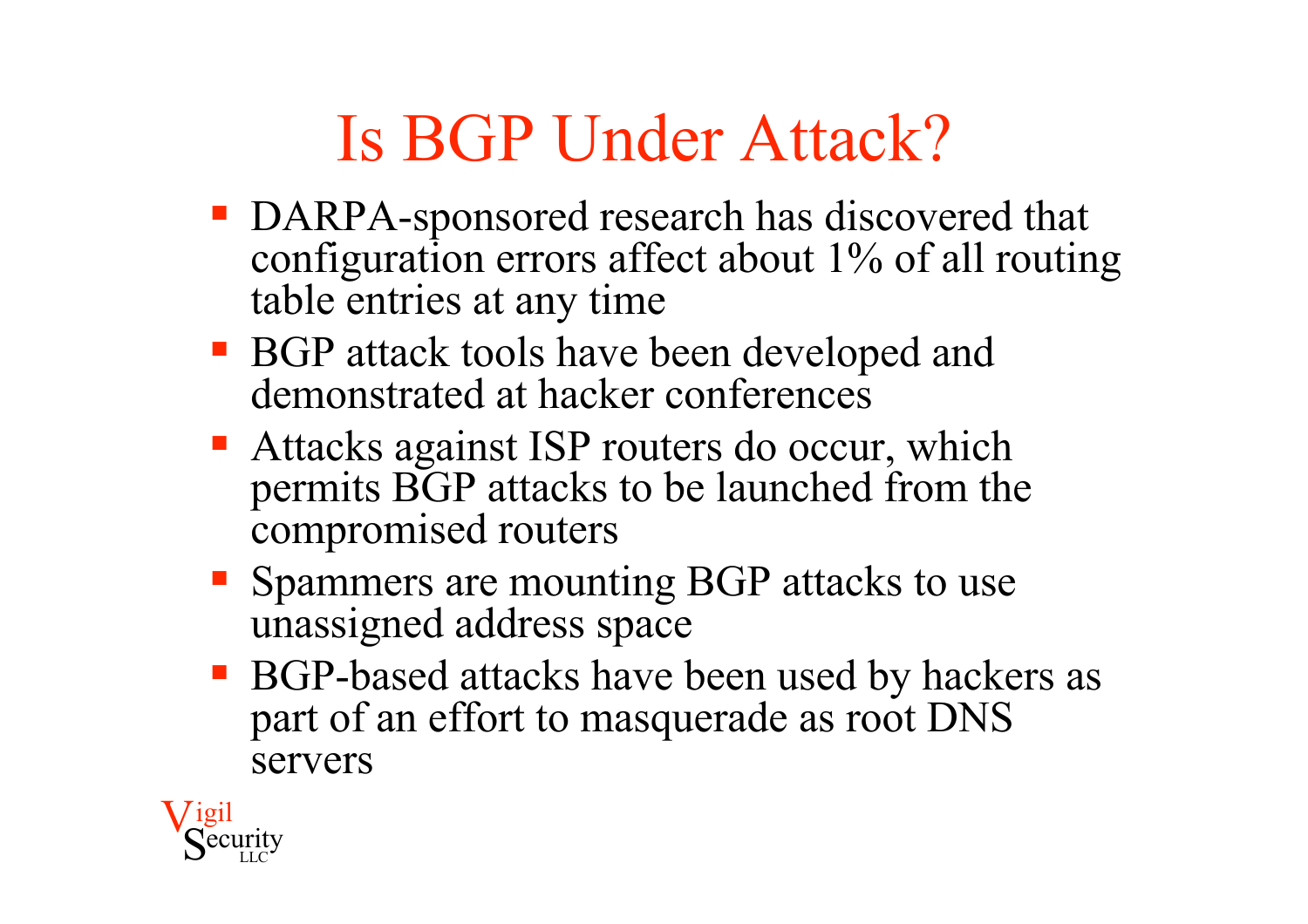# BGP Security Solution Requirements

- Security architectures for BGP should not rely on "trust" among ISPs or subscribers
	- On a global scale, some ISPs will be untrustworthy
	- People, even trusted people, make mistakes
		- Trusted people do "go bad"
	- **Transitive trust in people or organizations causes** mistakes to propagate (the domino effect)
- **Elements of security solutions must exhibit the** same dynamics as the parts of BGP they protect
- The memory and processing requirements of a solution should scale consistent with BGP scaling

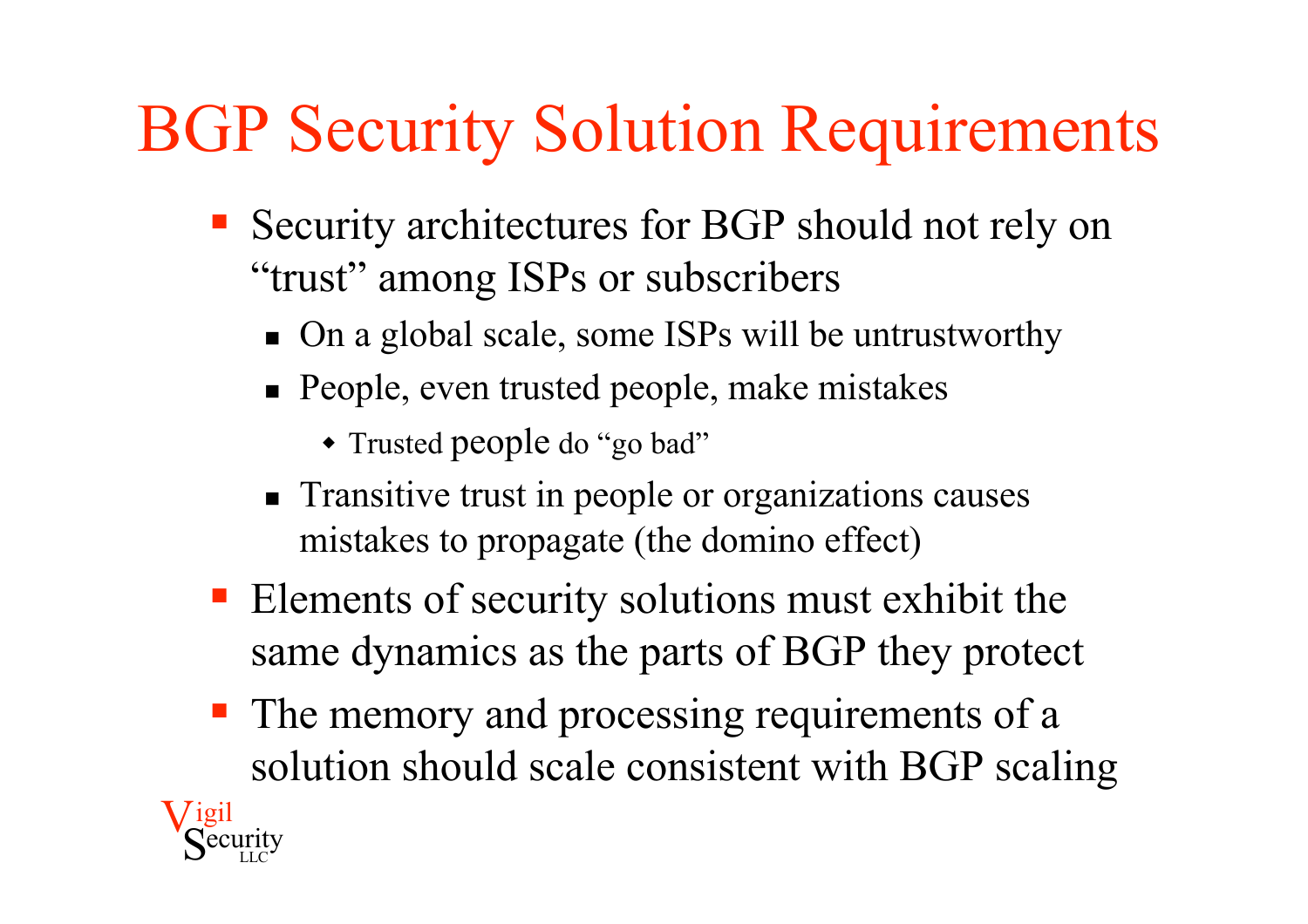# Principle of Least Privilege

- Each system element should be granted the permissions necessary to perform its functions, but no more
- Applying this cornerstone information assurance principle to BGP:
	- A security failure (or benign error) by an ISP or subscriber should not propagate to other ISPs
	- Any security strategy for BGP should incorporate this "fire break" approach to containing (Byzantine) security failures or errors

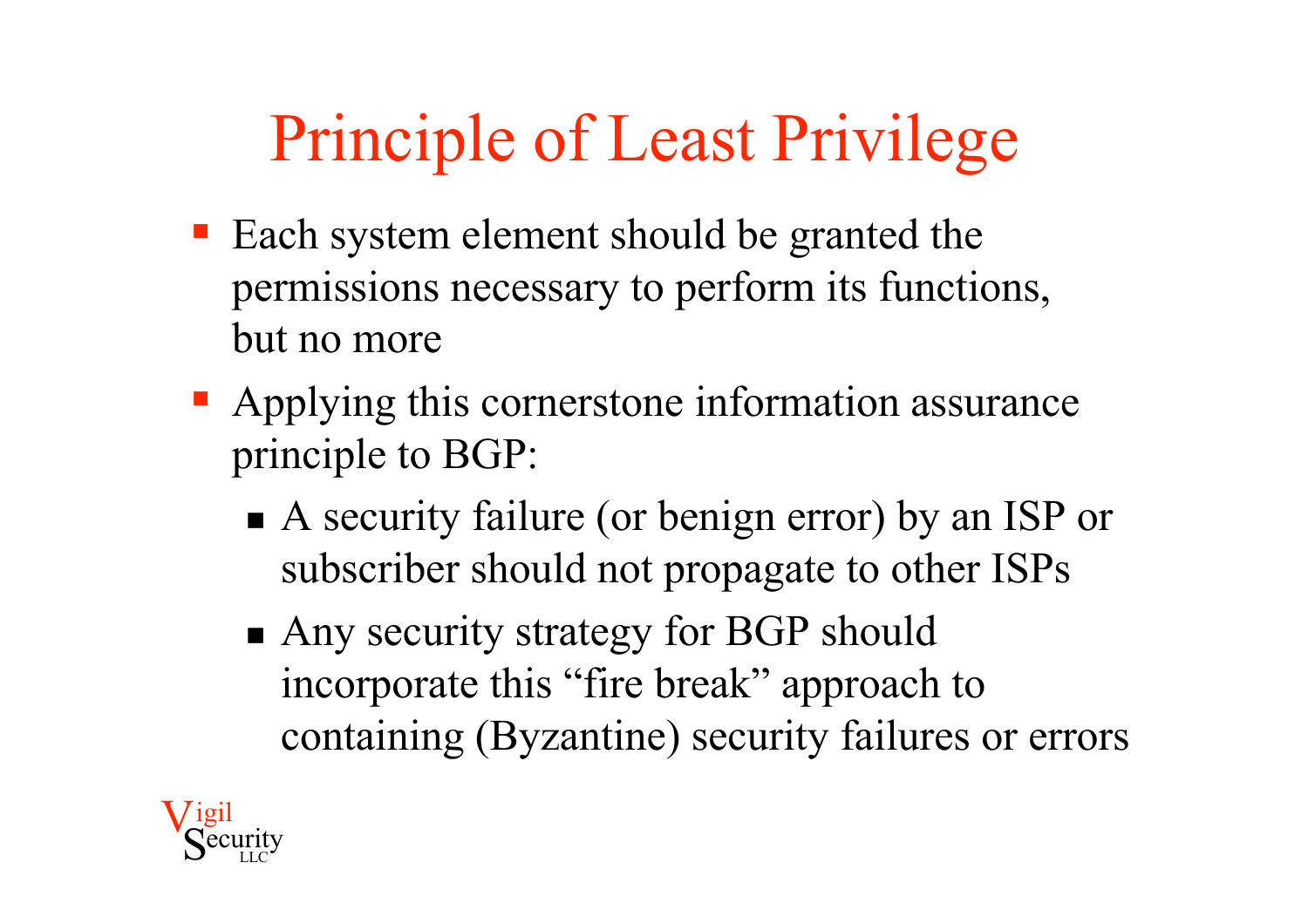|             |                                                              | <b>Scope and Dynamics of BGP Data</b>                |  |
|-------------|--------------------------------------------------------------|------------------------------------------------------|--|
|             | <b>LOCAL</b>                                                 | <b>GLOBAL</b>                                        |  |
| <b>SLOW</b> | <b>Install new link</b><br><b>Operation staff</b><br>changes | allocation/assignment<br>of new prefixes<br>or $AS#$ |  |
| <b>FAST</b> | <b>Add/delete</b><br><b>BGP</b> router                       | <b>Route change</b>                                  |  |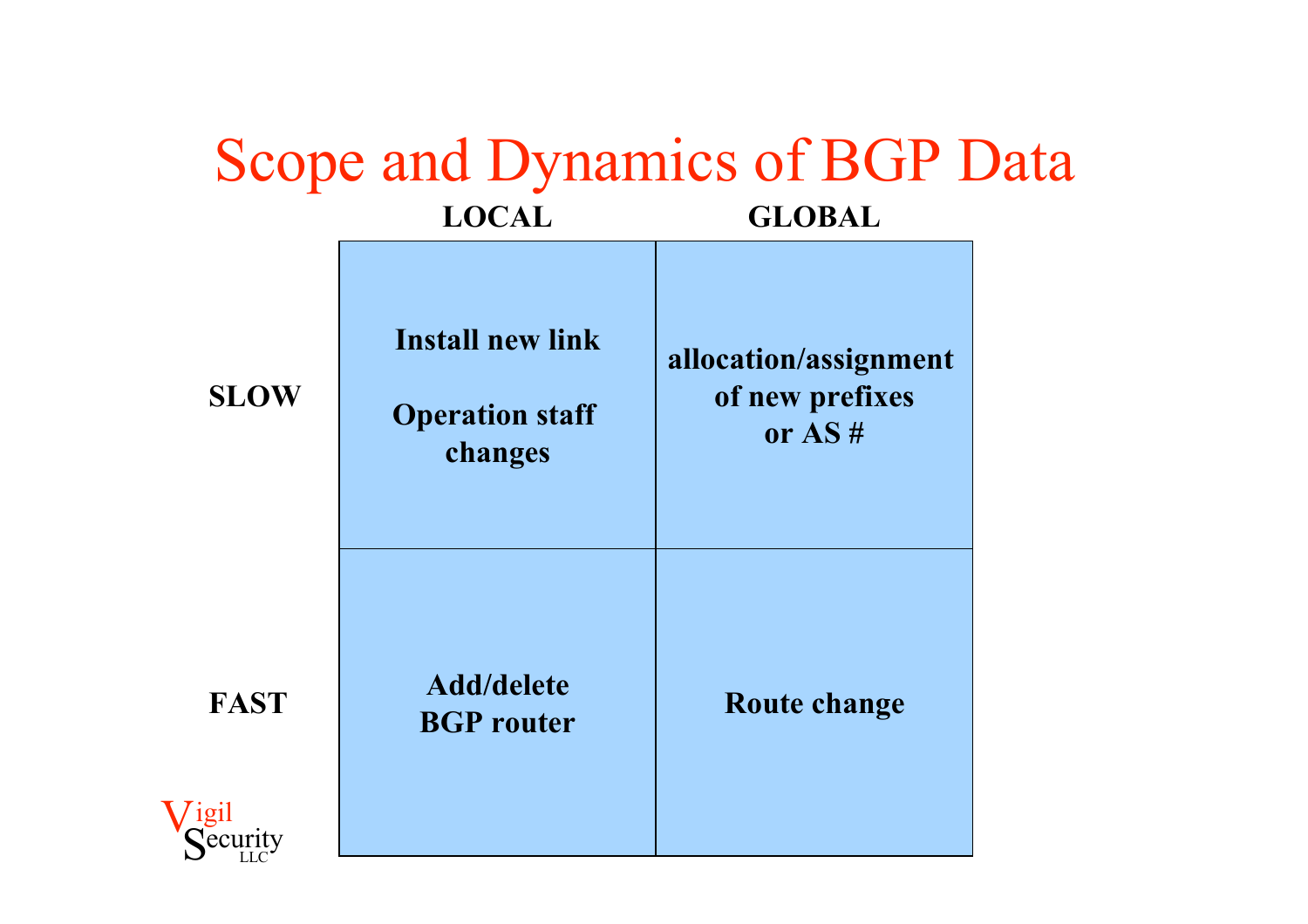## Architecture and Implementation

- Improve quality of BGP router implementations
	- Reduce the likelihood that an individual router can be crashed, thwarting DoS attacks on itself
	- Reduce the likelihood that BGP software can be subverted as a result of router compromise, thwarting DoS attacks on neighbors
- Yet, improvements in BGP implementations will not secure the routing system – architectural changes to address BGP security are needed too
- **Architectural and implementation security improvements are required to make BGP secure and robust**

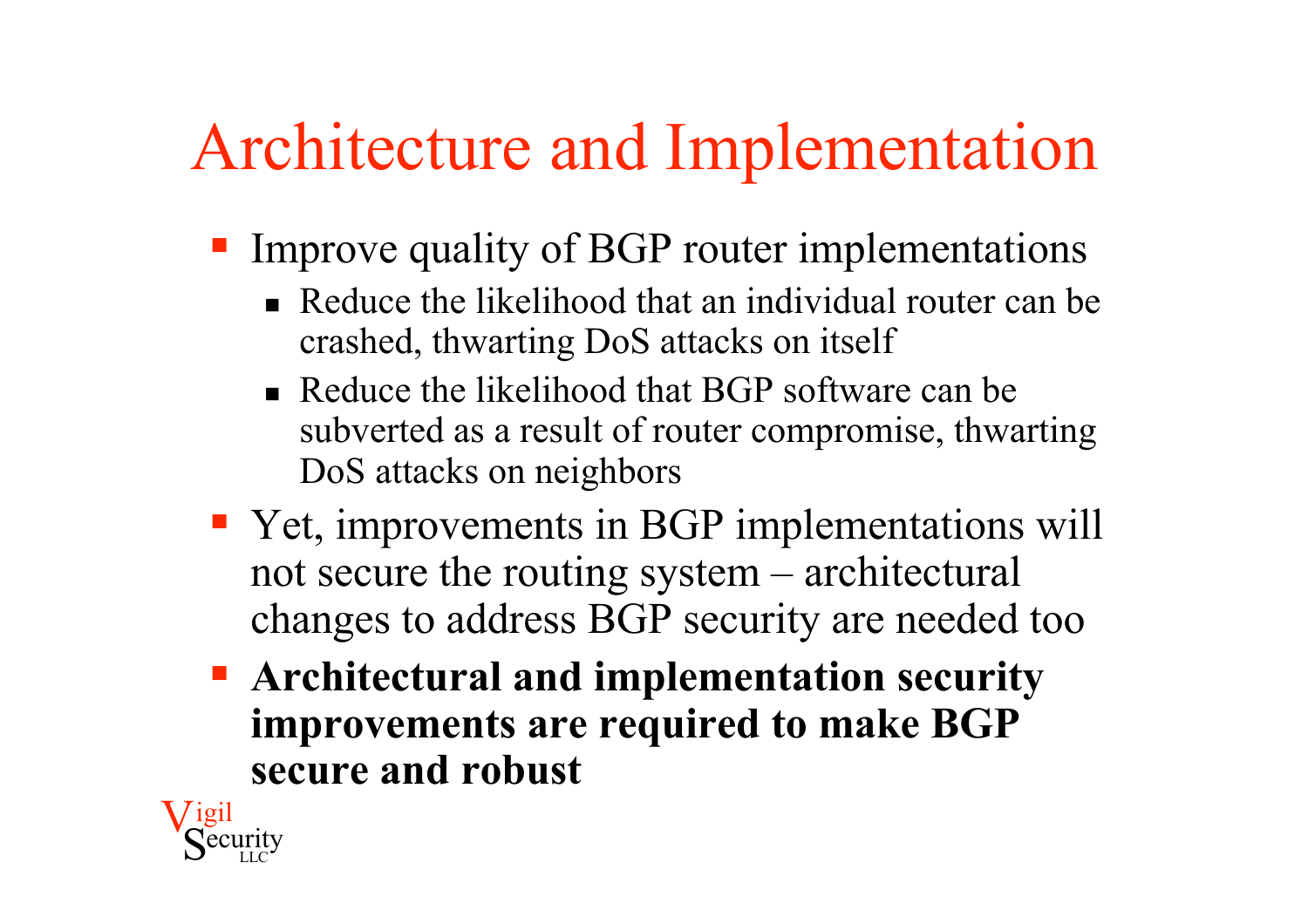## BGP and Router DoS Issues

- Generally, routers are unable to process management data (like BGP and SNMP) at line rates, which is normally not a problem
- DoS vulnerability for the processor that deals with management traffic
- **This implementation vulnerability may merit an** architectural solution, given its severity and pervasiveness – it is not just a BGP issue
- **BGP** has two classes of traffic:
	- $\blacksquare$  Point-to-point various solutions possible
	- $\blacksquare$  End-to-end requires more sophisticated solutions

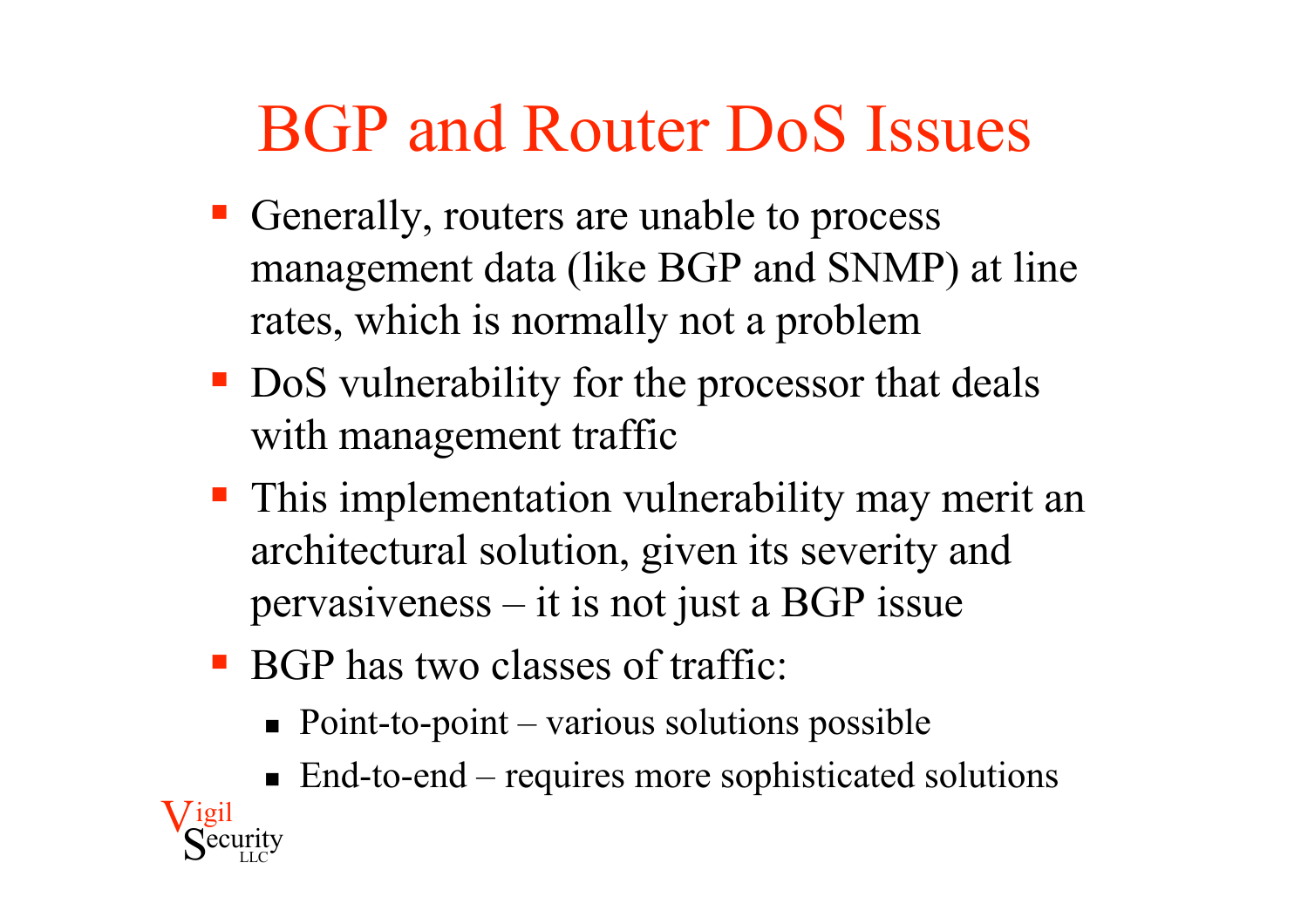#### The Basic BGP Security Requirement

- **For every UPDATE it receives, a BGP router can verify that the "holder" of each prefix authorized the origin AS to advertise the prefix and that each subsequent AS in the path has been authorized by the preceding AS to advertise a route to the prefix**
- This requirement, if achieved, allows a BGP router to detect and reject unauthorized routes, irrespective of the attack resulted in the bad routes
- **Failing to achieve this requirement, a BGP router** will be vulnerable to attacks that result in misrouting of traffic in some fashion

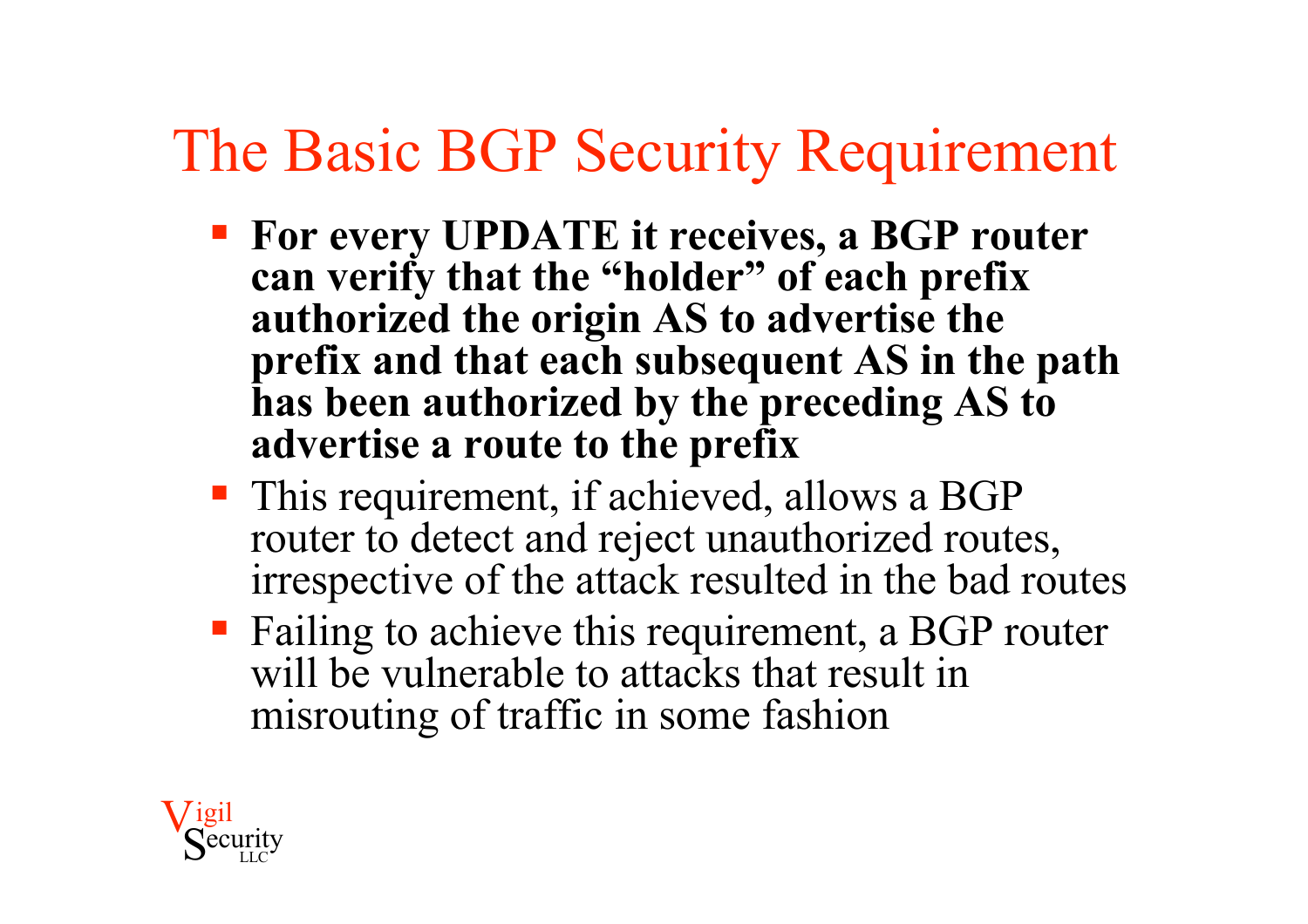#### Derived BGP Security Requirements

- Verification of AS ownership and prefix holders
- Binding a BGP router to the AS(es) it represents
- Router authentication of UPDATEs
- Route withdrawal authorization
- Integrity and authenticity of all BGP traffic, countering active wiretap attacks that could result in DoS
- **Timeliness of UPDATE propagation**

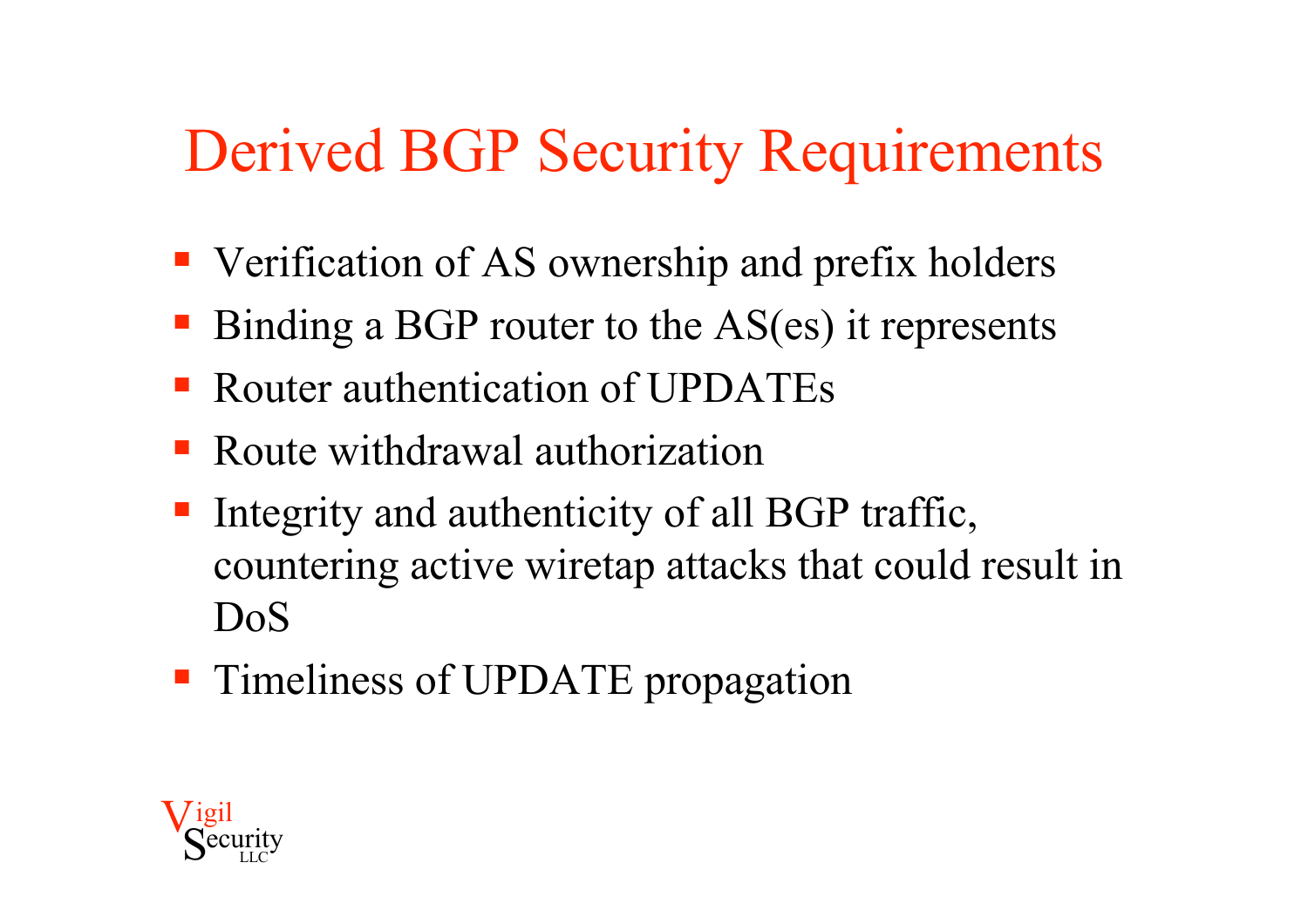### Incremental Deployment

- Cannot afford a flag day
- **Provide improved security to routers that** implement the security solution, without harming routers that are ignorant of the security solution
- Reality: the Internet routing system is vulnerable until all routers implement the security solution

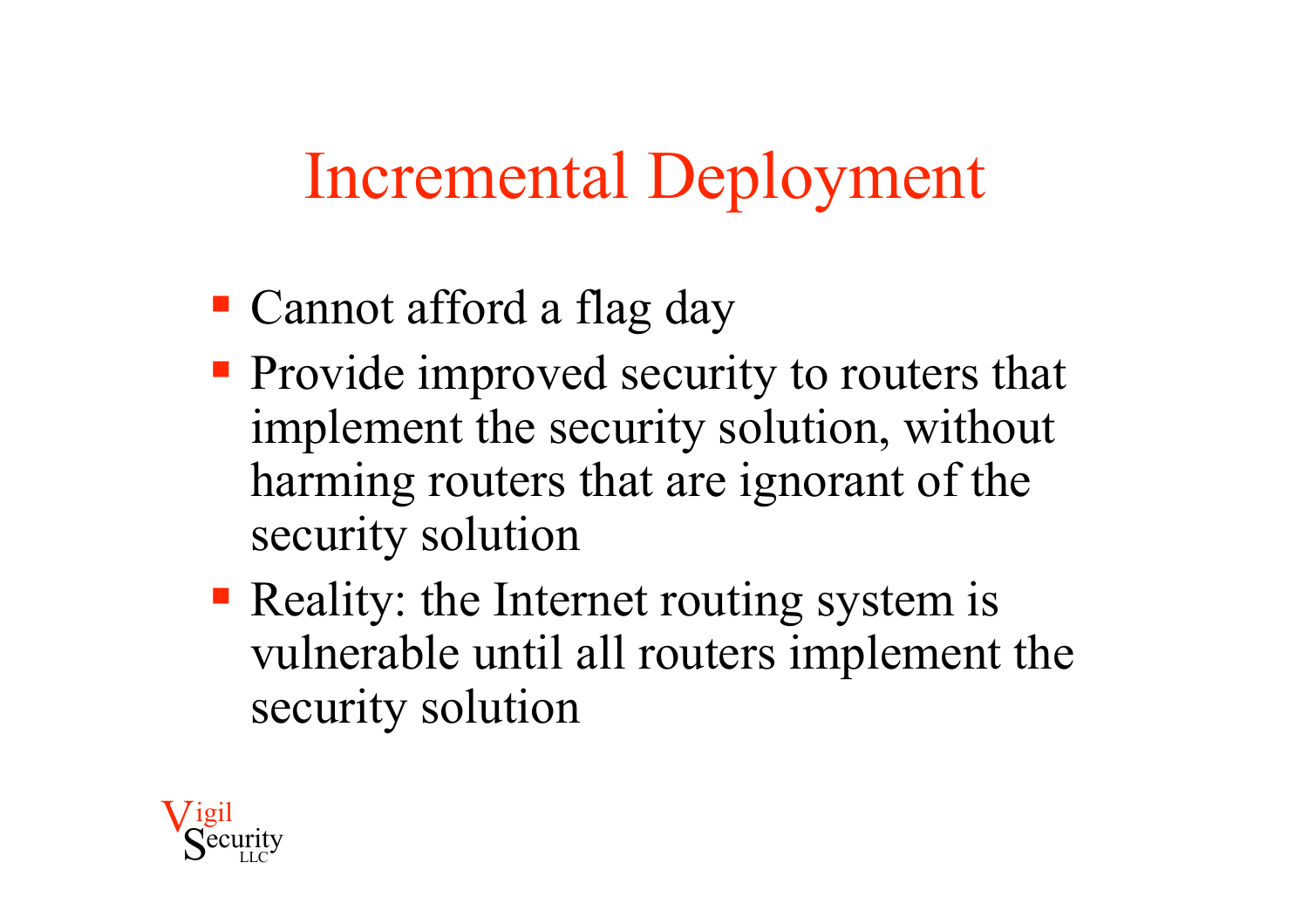#### IETF Activities

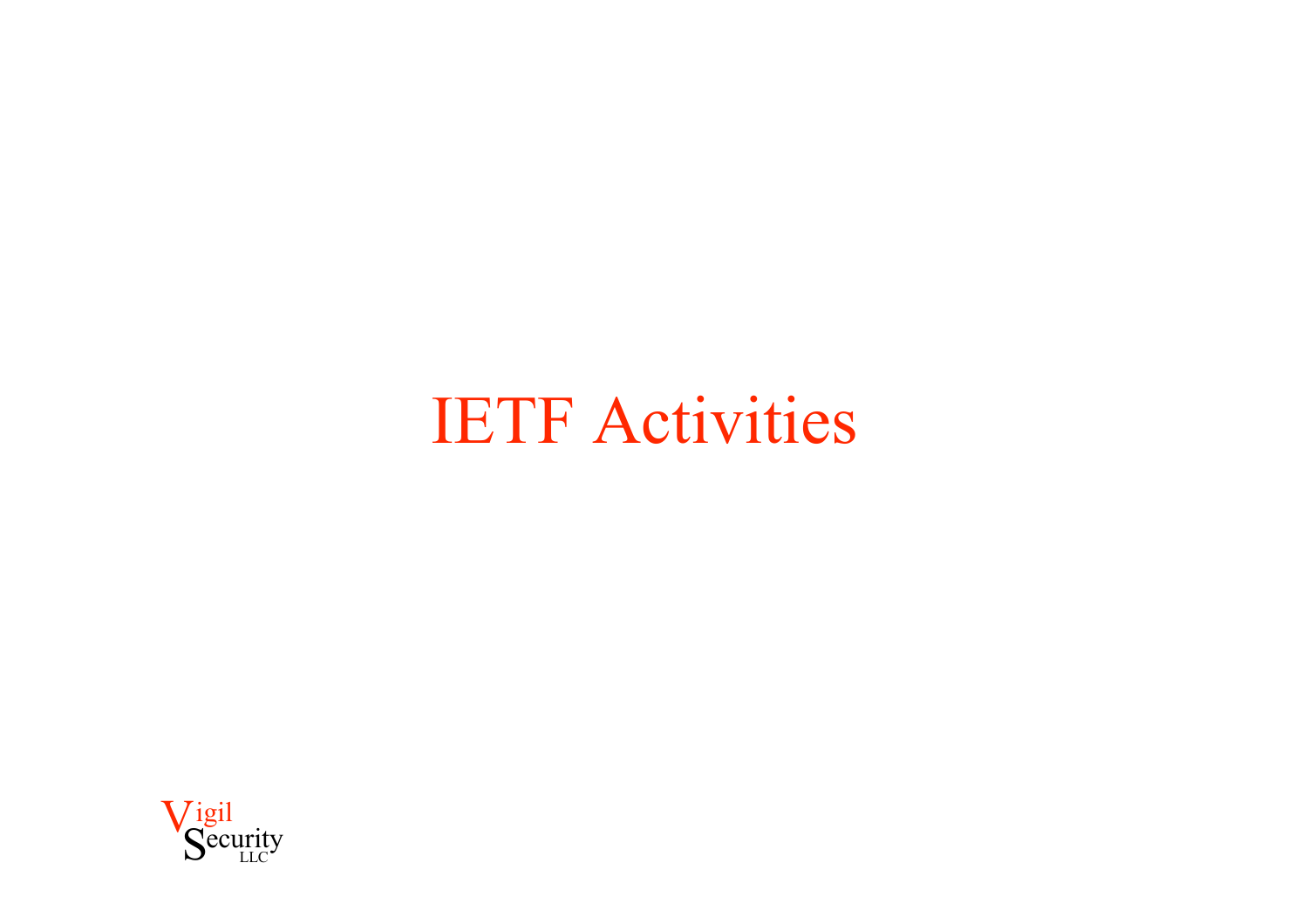## IETF RPSEC WG

- **Routing Protocol Security Requirements**
- **Generic Threats to Routing Protocols** (in RFC Editor Queue)
- Three other draft documents:
	- **SECULTER SECULTER SECULTER** Vulnerabilities Analysis
	- Generic Security Requirements for Routing Protocols
	- **BGP Security Requirements**
- No protocol development has begun ...

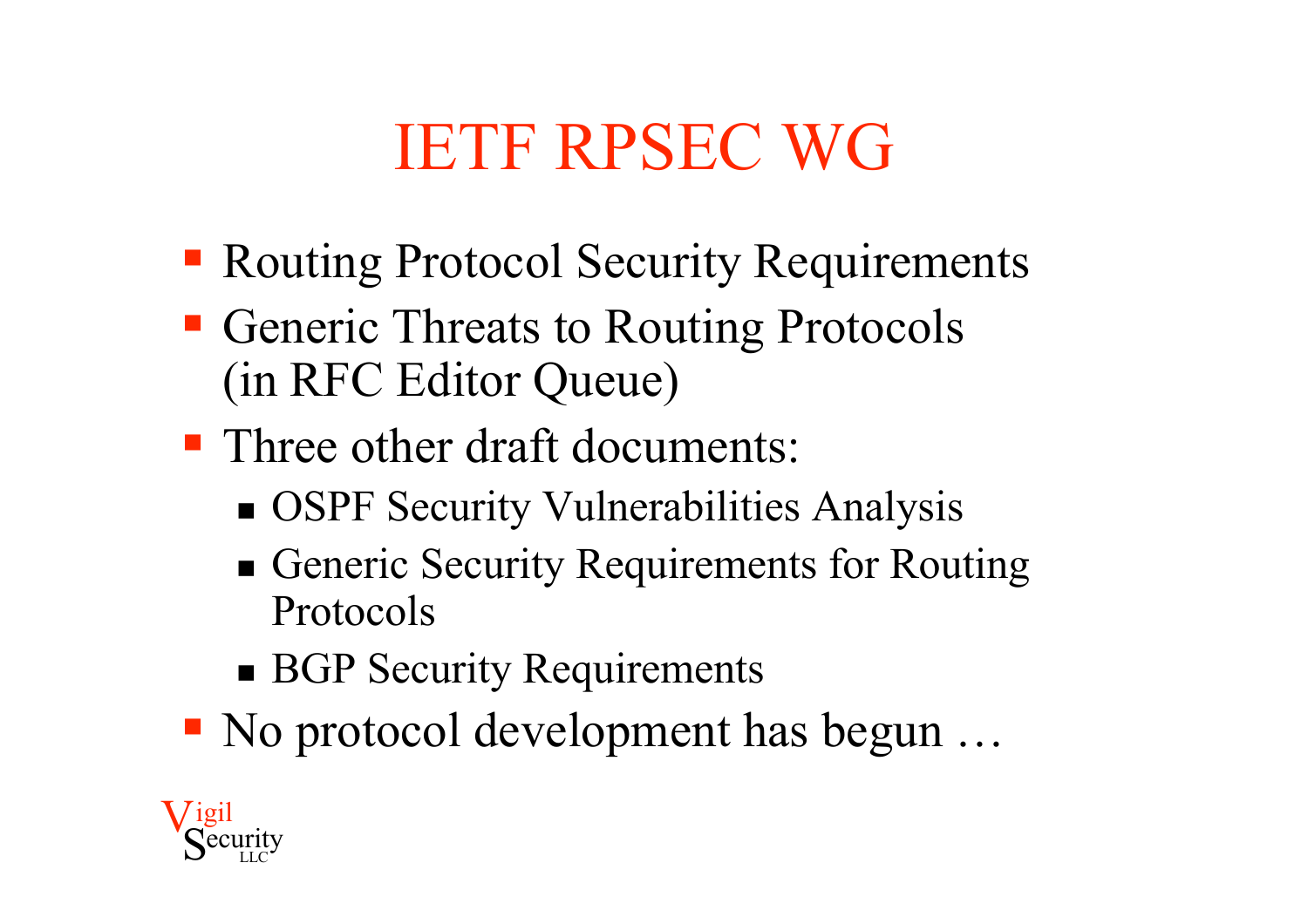### IETF PKIX WG

- RFC 3779: X.509 Extensions for IP Addresses and AS Identifiers
- Need a protocol to go with it ...
- Yet, it can be the cornerstone to a solution that will prevent misconfiguration errors from propagating
- Can we get started?

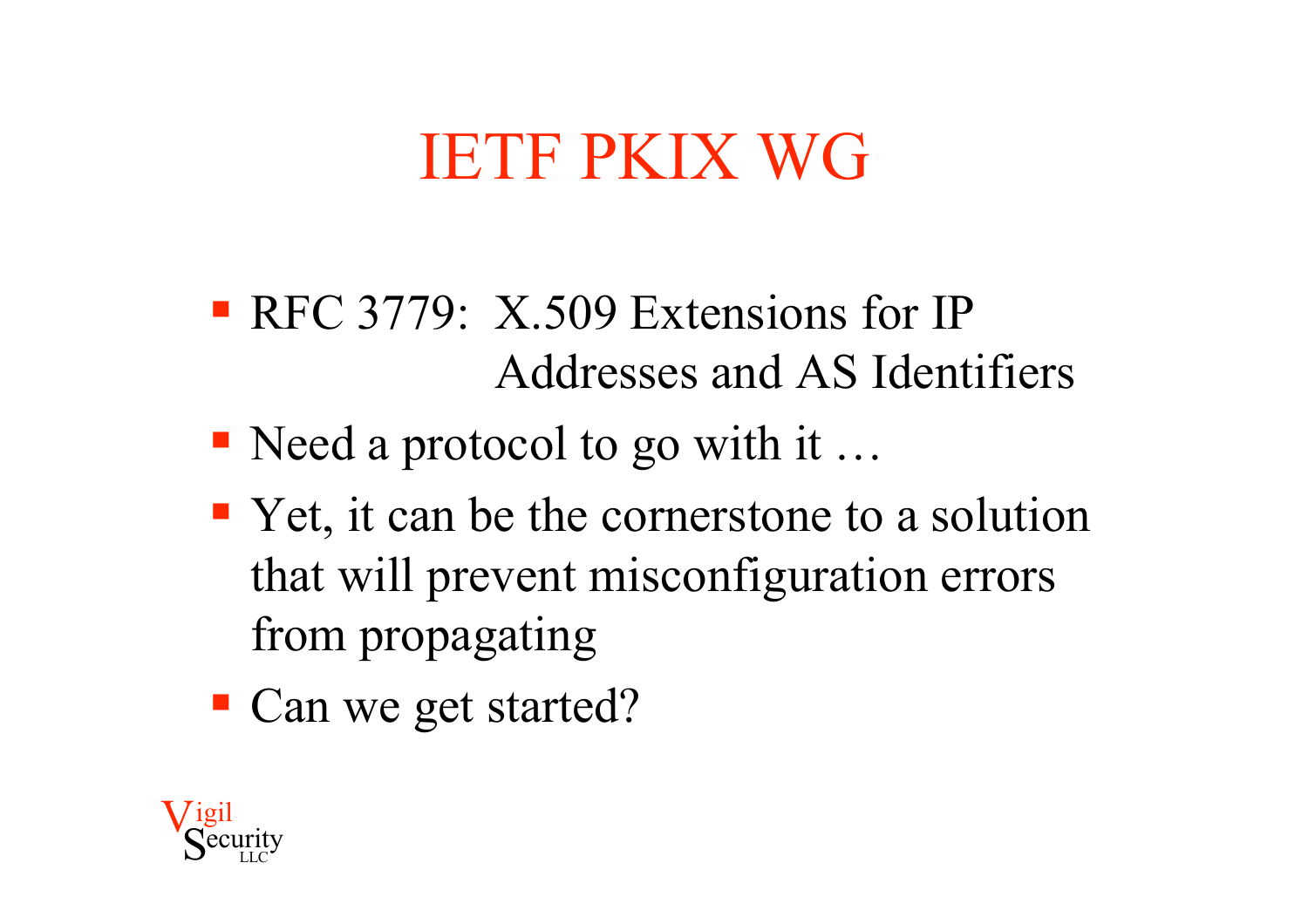## Personal Opinion

- The time is right ...
- Use the pieces that exist
	- We know that incremental deployment is the only way forward
- **Ask for the missing pieces** 
	- The IETF needs to know that there is a constituency waiting for standards